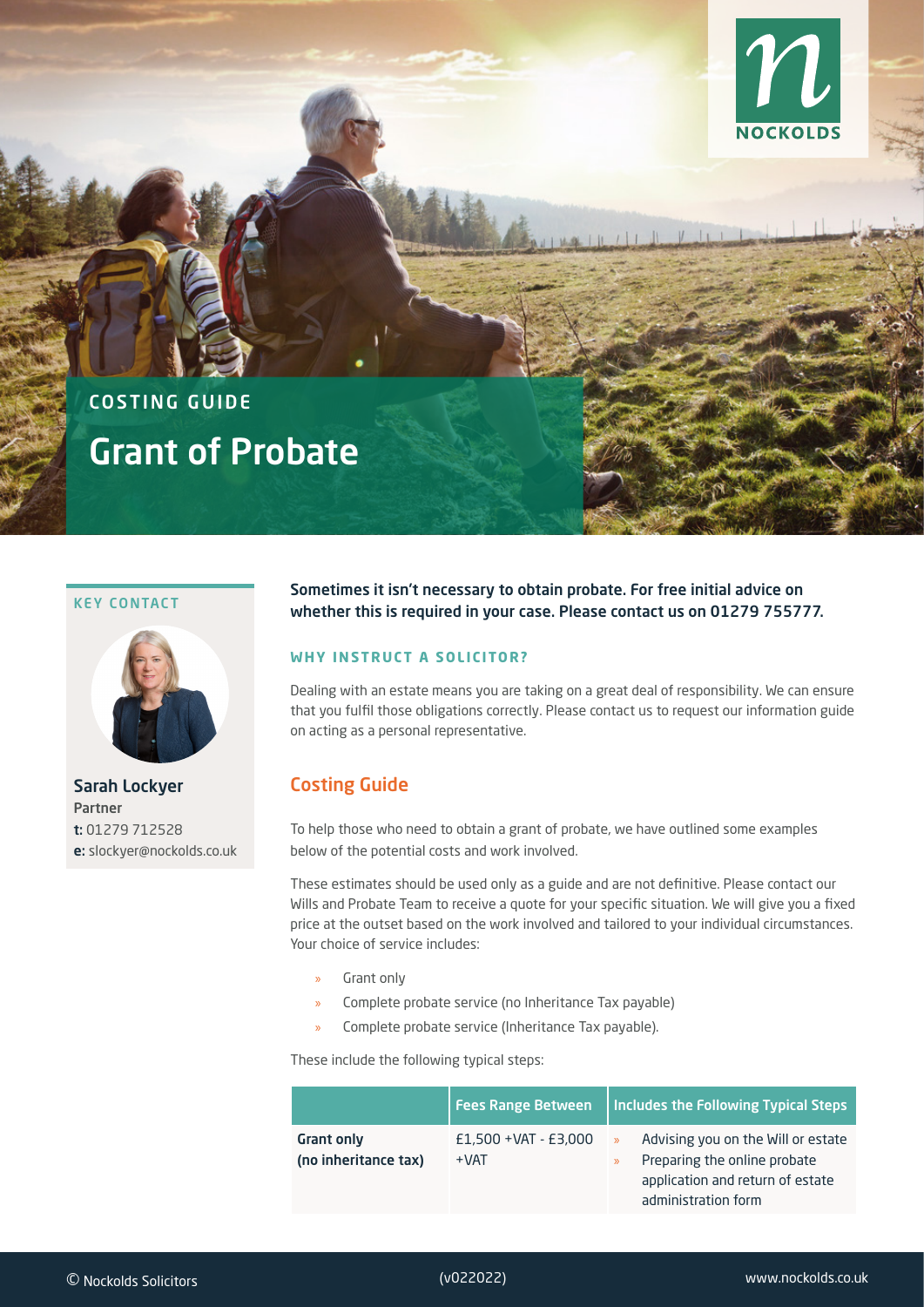|                                                 | <b>Fees Range Between</b>        | <b>Includes the Following Typical Steps</b>                                                                                                                                                                                                                                                                                                                                                                                                                                                                                                                                                                     |
|-------------------------------------------------|----------------------------------|-----------------------------------------------------------------------------------------------------------------------------------------------------------------------------------------------------------------------------------------------------------------------------------------------------------------------------------------------------------------------------------------------------------------------------------------------------------------------------------------------------------------------------------------------------------------------------------------------------------------|
|                                                 |                                  | Making the application for the grant of probate<br>$\mathbf{v}$<br>Providing you with copies of the grant to deal<br>$\mathbf{v}$<br>with the estate administration.                                                                                                                                                                                                                                                                                                                                                                                                                                            |
| <b>Grant only</b><br>(inheritance tax)          | £2,500 + VAT - £9,000<br>$+VAT$  | Advising you on the Will or estate<br>$\mathcal{D}$<br>Preparing the online probate application and<br>$\mathcal{D}$<br>Inheritance Tax return<br>Arranging payment of Inheritance Tax using the<br>$\mathcal{D}$<br>direct payment scheme<br>Making the application for the grant of probate<br>$\mathcal{D}$<br>Providing you with copies of the grant to deal<br>$\gg$<br>with the estate administration.                                                                                                                                                                                                    |
| Complete service (no<br><b>Inheritance Tax)</b> | £3,500 + VAT - £7,500<br>$+VAT$  | Advising you on the Will or estate<br>$\mathcal{D}$<br>Notifying the various organisations (e.g. banks,<br>$\mathcal{D}$<br>insurance companies)<br>Preparing the online probate application and<br>$\mathcal{D}$<br>return of estate administration form<br>Making the application for the grant of probate<br>$\mathcal{D}$<br>Collecting in the estate and paying any bills<br>$\mathcal{D}$<br>Preparing estate accounts<br>$\mathcal{D}$<br>Making the distributions.<br>$\gg$                                                                                                                             |
| <b>Complete service</b><br>(Inheritance Tax)    | £6,000 + VAT - £30,000<br>$+VAT$ | Advising you on the Will or estate<br>$\mathcal{D}$<br>Notifying the various organisations (e.g. banks,<br>$\mathcal{D}$<br>insurance companies)<br>Preparing the online probate application and<br>$\mathcal{D}$<br>Inheritance Tax return<br>Making the application for the grant of probate<br>$\mathcal{D}$<br>Collecting in the estate and paying any bills<br>$\mathcal{D}$<br>Preparing estate accounts<br>$\mathcal{D}$<br>Making the distributions<br>$\mathcal{D}$<br>Calculating and paying Inheritance Tax<br>$\mathcal{D}$<br>Obtaining clearance from HMRC regarding<br>$\gg$<br>Inheritance Tax. |

# Factors Taken Into Account When Providing You With a Fee Quote

A number of factors are taken into consideration when providing you with a fee, including:

- » How organised are the estate's papers and information?
- » Is there a Will and has it been professionally drafted? If not, this could increase the cost
- » Was the deceased an existing client? We get to know our clients and can take steps to help them plan to simplify their estates
- » Are there any unusual assets or issues arising (also see 'Next Steps').

# Typical Steps Involved in Obtaining Probate

Further details about the complete probate process can be found in our Guide to Probate. Please contact us if you would like to request a copy of our Guide to Probate.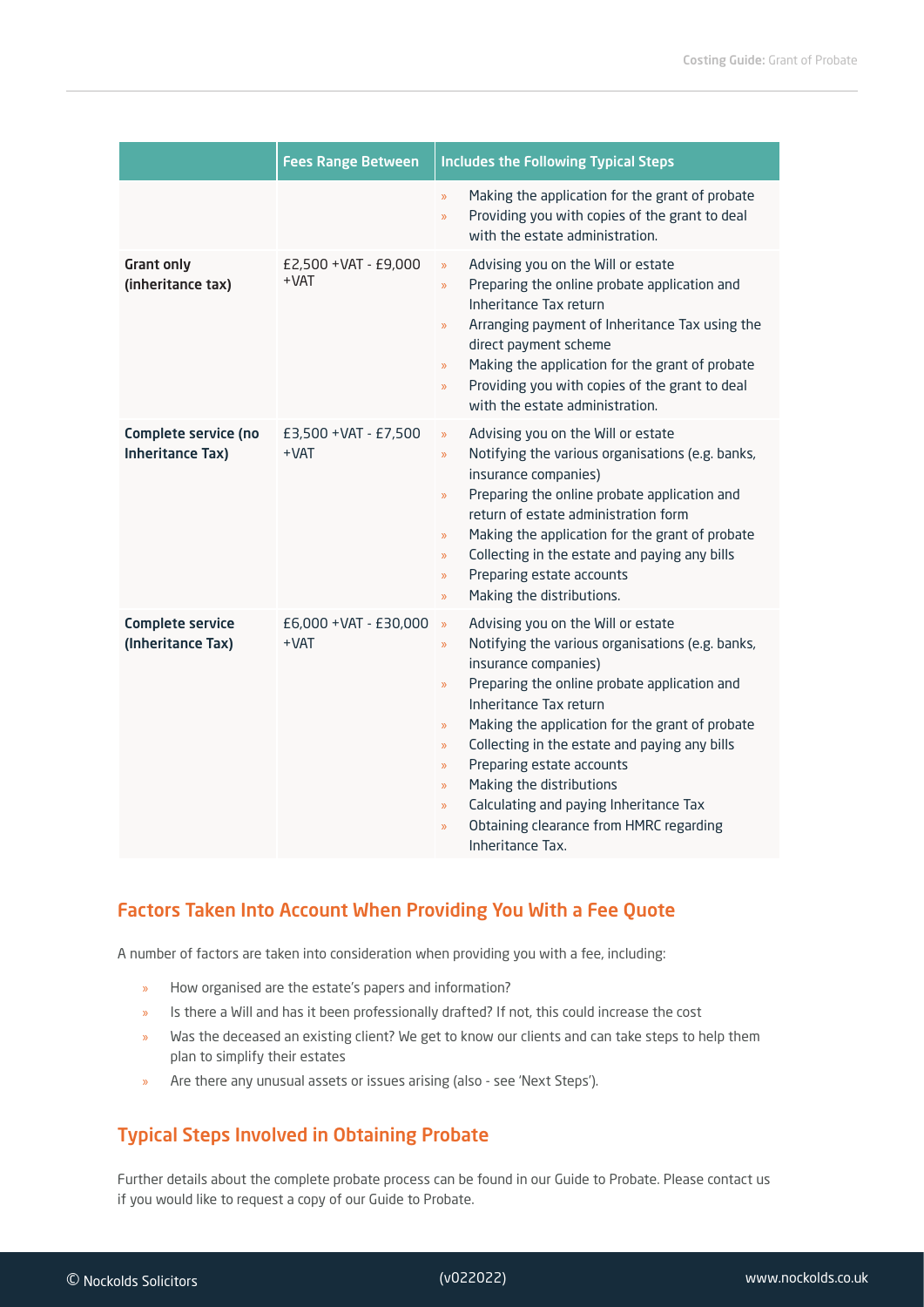#### Next Steps

We offer a free initial meeting, either at your home or at our offices, to establish your personal circumstances. We will then be able to offer you a fixed fee for the work and will confirm this in writing before proceeding.

Sometimes it is necessary to incur fees on your behalf, these include:

- » Advertisements to protect the executors from claims approximately £150 £250
- » Land Registry searches and other fees usually £3 +VAT for searches
- » Probate court fees from £273 (but are subject to regular review by the government)
- » Bankruptcy searches £2 +VAT per beneficiary in the UK (additional charges will arise where there are beneficiaries outside of the UK)
- » Dealing with the sale or transfer of any property in the estate this varies considerably depending on the value of the property
- » Fees charged by share registrars these depend on the value of the shares, but are usually £50 £300 +VAT.

#### **Exclusions**

The following is not included in our typical service:

- » Advising the beneficiaries on their taxation position although this is excluded, we are able to provide this proactive additional advice
- » Any disputes or relationship issues among the beneficiaries we have considerable expertise in this area if difficulties arise
- » Any trusts in which the person who has died had an interest although we can certainly deal with these if necessary
- Business assets we will refer you to our specialist team
- » All fees in relation to dealing with a property we will refer you to our Residential Property Team
- » Foreign assets our specialist International Team and international network can help.

#### How Long Does it Take to Obtain Probate?

The average time it takes to administer an estate where there is no tax is two to six months.

For estates which are subject to Inheritance Tax, this can take longer and so you should estimate 12 to 18 months.

There are a number of factors outside our control which can affect how long things take (e.g. if another organisation is slow to respond, HMRC is experiencing delays or raises questions, or there are unusual assets, i.e. a business).

### Who Will Be Dealing With Your Probate Matter?

The members of our Wills and Probate Team have over 70 years' experience between them. Alongside their legal qualifications, a number of the Team are members of specialist organisations, such as the Society of Trust and Estate Practitioners (STEP) and Solicitors for the Elderly (SFE).